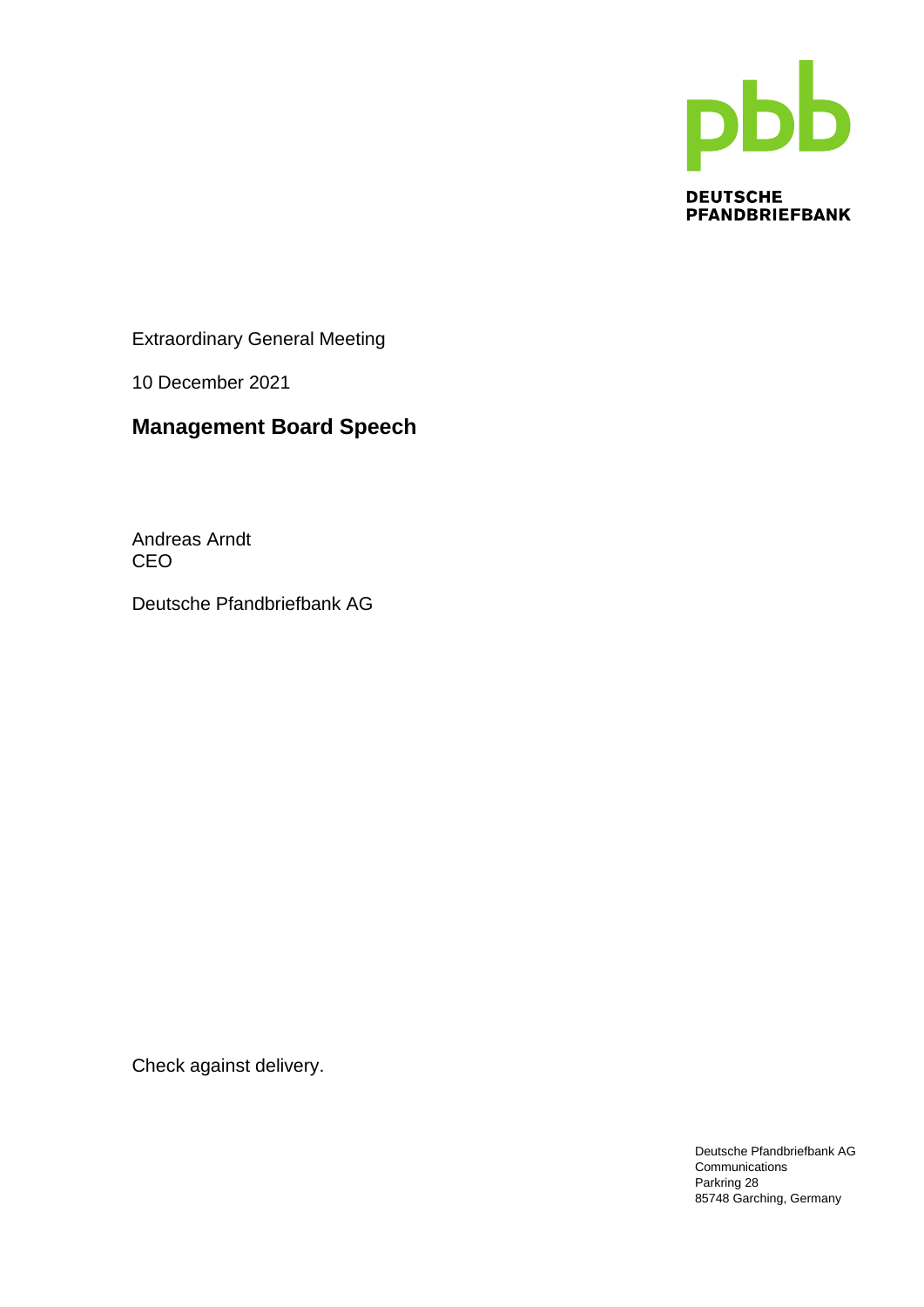## **1. INTRODUCTION**

Good morning, dear shareholders, Ladies and Gentlemen,

It is my pleasure to welcome you on behalf of the Management Board to our Extraordinary General Meeting. Once again, we decided to hold this second shareholders' meeting in 2021 online. At the time the invitation was sent out, this decision was certainly still based on a cautious approach; in light of the COVID-19 infection levels, a virtual general meeting is now necessary in order to protect all parties involved.

You will have all noted – and our Chairman of the Supervisory Board, Dr Bräunig, has stated – that we have a very manageable agenda to address today. My comments today will therefore focus on **two topics**:

- I will explain the proposal submitted by the Management Board and Supervisory Board for a resolution to distribute **a further dividend** to our shareholders for 2020.
- In addition, I will briefly discuss **pbb's business performance** during the first nine months of the current year.

### **2. DIVIDEND PROPOSAL**

At the 2021 Annual General Meeting 2021 held on 12 May, you, dear shareholders, resolved to distribute a dividend of €0.26 per share for the financial year 2020. This corresponded to a distribution ratio of 35%. This ratio, which is low given our dividend history, resulted from a **recommendation of the European Central Bank** valid at that time.

In light of the COVID-19 pandemic, the ECB recommended to the banks it supervises – and hence also pbb – that the dividend distribution should not reduce their respective CET 1 capital by more than 20 basis points. The payment was calculated so that we **distributed the maximum amount within the scope of the ECB recommendation to you**.

At the time, the ECB had however indicated the possibility of repealing this recommendation as of 1 October, if it were to arrive at a more favourable assessment of the market, allowing distributions to be increased again. We had already stated very clearly then that we would review the **possibility of a further distribution** in such a case.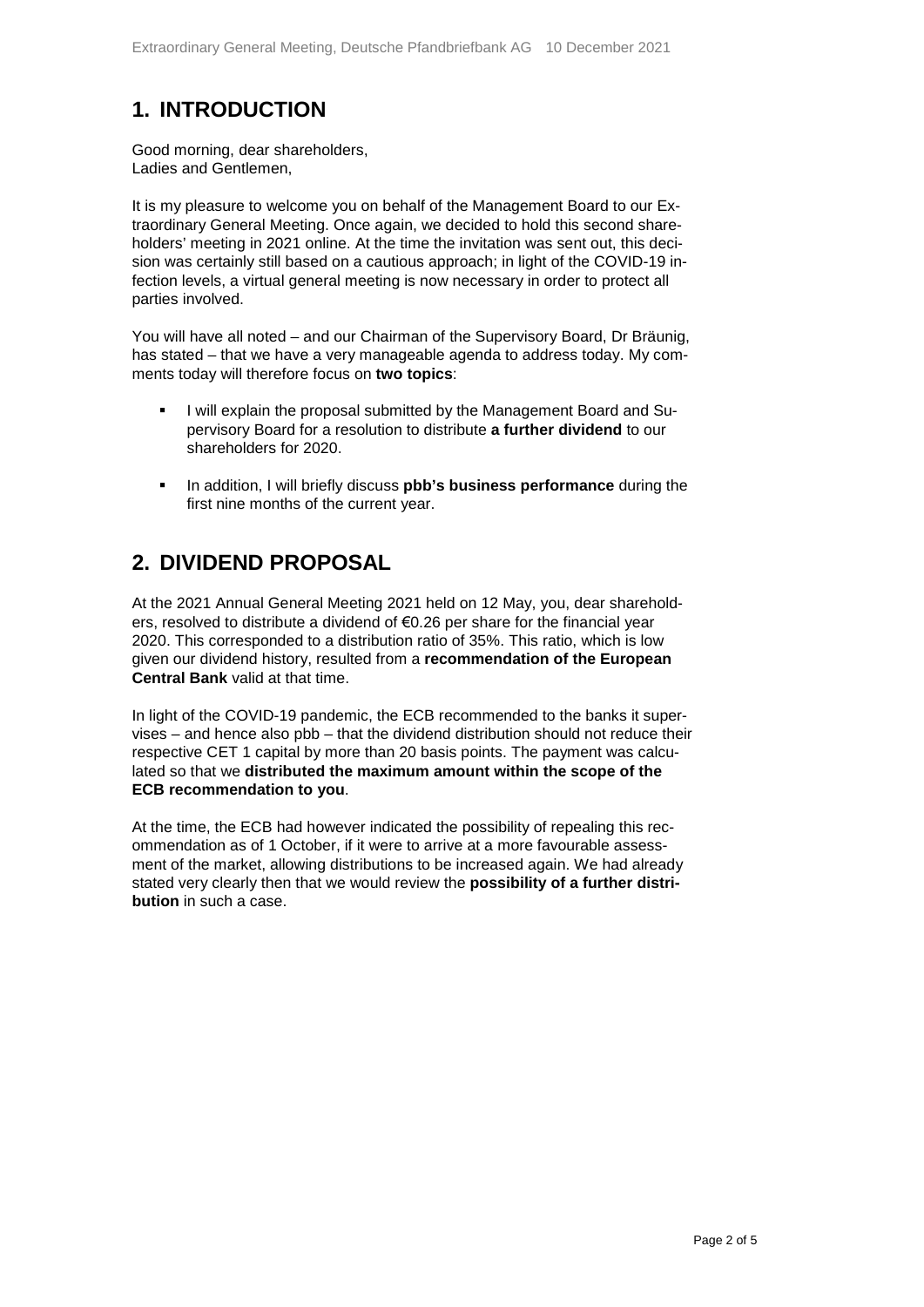The ECB has in fact repealed the aforementioned 23 July recommendation of a dividend restriction, with effect from 30 September. Taking careful consideration of the Bank's risk situation, the Management Board and the Supervisory Board **analysed the opportunity for increasing the current distribution for 2020.**

- We concluded that we would propose the distribution of **another dividend of €0.32** per dividend-bearing share **for the 2020 financial year**. This would represent a further distribution of around €43 million.
- Together with the dividend distribution of €0.26 per no-par value share entitled to dividends resolved at the ordinary Annual General Meeting held on 12 May 2021, the **total dividend** for the 2020 financial year would then amount to **€0.58**.

In line with our long-term dividend strategy and despite the unusual COVID-19-related environment, pbb again achieves a **distribution ratio of 75%** for the 2020 financial year, based on consolidated profit in accordance with IFRS after taxes and the AT1 coupon.

Based on the 2020 year-end closing price of €8.80, this translates into a **dividend yield of 6.6 per cent**.

 pbb therefore remains positioned as a **dividend stock**. We want to maintain this, even though future distributions will of course have to be subject to economic viability, as well as regulatory provisions and requirements, and align with the cautious distribution policy required by the ECB.

That concludes my comments on the Management Board and Supervisory Board's dividend proposal. I will now discuss our business performance in the last nine months of the current year and our outlook for the year ahead.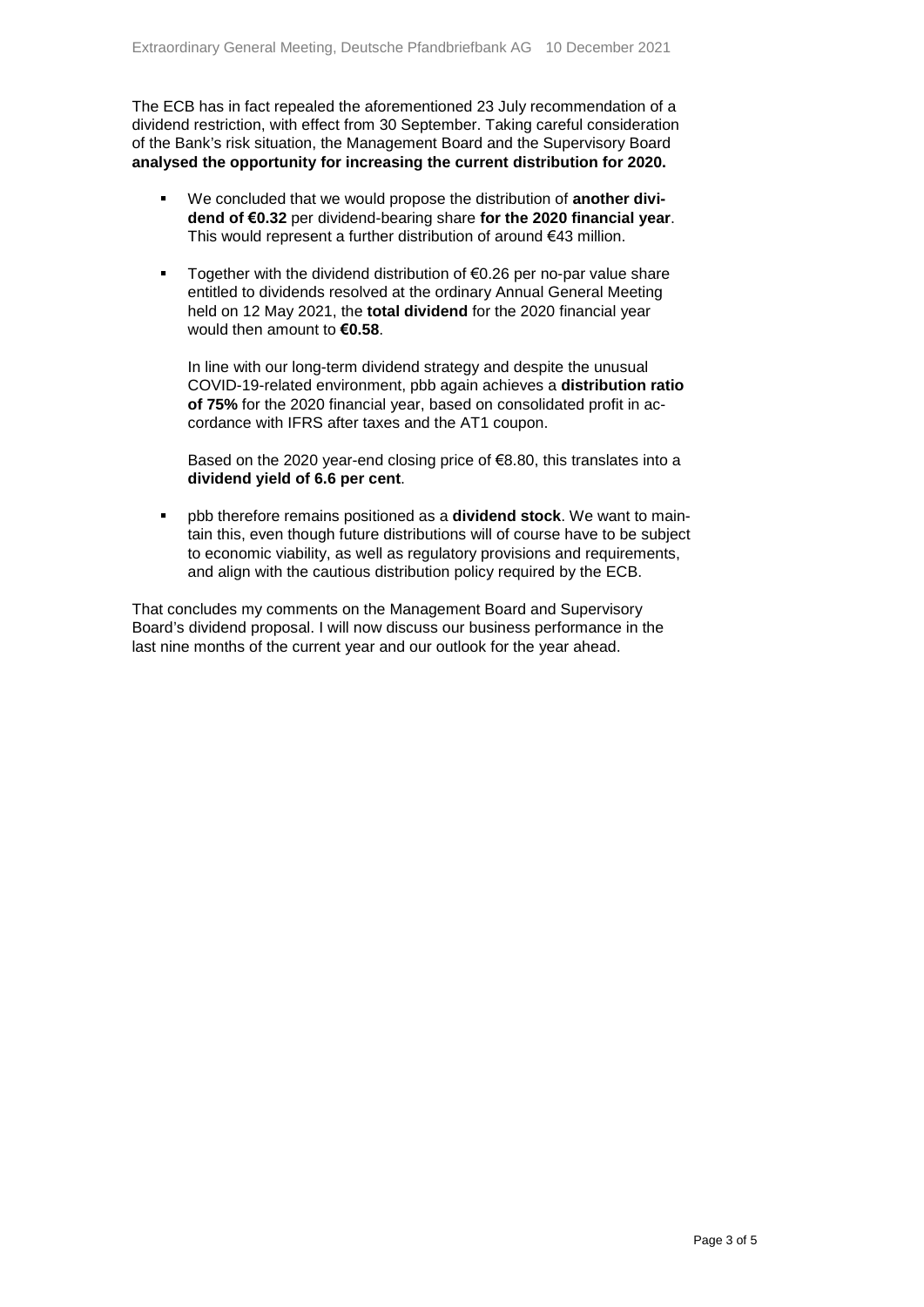### **3. BUSINESS PERFORMANCE IN 2021 AND OUTLOOK**

pbb remains **successfully on track** after the first three quarters of the 2021 financial year.

- **New business** was solid, recording an increase of more than 30% compared to the previous year and reaching a volume of €5.7 billion. Margins were also stable over the course of the year.
- **Operating profitability** from the lending business remained robust, with operating income rising by 15% to €429 million. The solid result was driven by the aggregate of higher net interest income and net fee and commission income, as well as higher prepayment fees. In contrast, burdens on net income from risk provisioning and net income from fair value measurement were lower, thanks to an improved situation with regard to the pandemic and the economy.
- **Risk provisions** remained moderate, with additions of €50 million; it was down significantly on the value of €84 million for the same period of the previous year, which was defined by the COVID-19 pandemic. At the same time, the current year includes management overlays of €48 million, through which we take account of potential delayed effects of the COVID-19 pandemic.
- Thanks to consistent cost management, we held our **general and administrative expenses** largely stable. The item amounted to €151 million in the first nine months of 2021, compared with €145 million in the same period of the previous year. Higher non-personnel expenses were incurred, especially for various digitalisation initiatives and other strategic projects.
- All in all, a **pre-tax result** of €186 million has been achieved after nine months.

This means that we have not only exceeded the same period of the previous year by 79 percent but have already reached the lower end of the guidance, which was already increased to a range of between €180 million and €220 million. Against this background, we are confident of concluding the **year 2021 at the upper end of our guidance or slightly above it**.

We are also looking ahead to the **year 2022** with optimism.

The positive scenario matches the **sentiment on the international property markets**, where the volume of investments has increased again. In the US, volumes already exceed the level seen before the outbreak of the pandemic, and the trend in Europe is also upwards. Our core German market is seeing transactions – in addition to office properties – with a focus on logistics and residential properties as well as (still to a reduced extent) food retail properties and big box retail. Investors and lenders continue to focus on the market's prime segments. Nonetheless, a fair share of uncertainty about the long-term effects of the pandemic continue to prevail, not least against the background of the current rise in infection figures again.